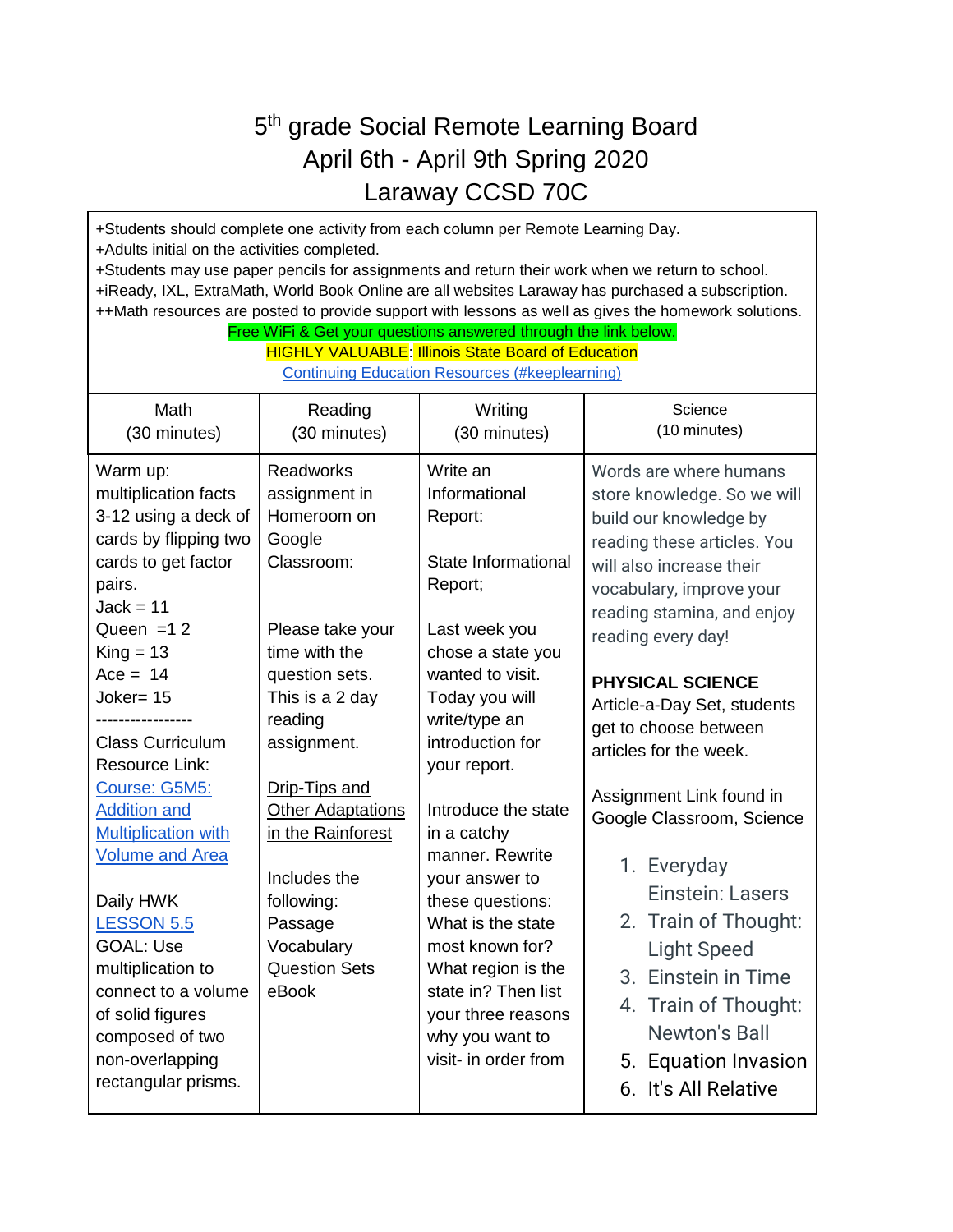|                                                                                                                                                                                                                                                                                                                                                                                                                                                                                                    |                                                                                                                                                                                                                                                                                                                                         | least to greatest<br>reason.                                                                                                                                                                                                                                                                                  | <b>Alternate Option:</b><br>Choose a science driven<br>text from your Bernie's Book<br>collection. Write a summary<br>of what you learned, and 2<br>lingering questions.                                                                                                                                                                                                                                                                      |
|----------------------------------------------------------------------------------------------------------------------------------------------------------------------------------------------------------------------------------------------------------------------------------------------------------------------------------------------------------------------------------------------------------------------------------------------------------------------------------------------------|-----------------------------------------------------------------------------------------------------------------------------------------------------------------------------------------------------------------------------------------------------------------------------------------------------------------------------------------|---------------------------------------------------------------------------------------------------------------------------------------------------------------------------------------------------------------------------------------------------------------------------------------------------------------|-----------------------------------------------------------------------------------------------------------------------------------------------------------------------------------------------------------------------------------------------------------------------------------------------------------------------------------------------------------------------------------------------------------------------------------------------|
| Warm up:<br>multiplication facts<br>3-12 using a deck of<br>cards by flipping two<br>cards to get factor<br>pairs.<br>$Jack = 11$<br>Queen $=12$<br>$King = 13$<br>$Acc = 14$<br>Joker= 15<br><b>Class Curriculum</b><br><b>Resource Link:</b><br>Course: G5M5:<br><b>Addition and</b><br><b>Multiplication with</b><br><b>Volume and Area</b><br>HWK:<br><b>LESSON 5.6</b><br><b>GOAL: Find the</b><br>total volume of solid<br>figures composed of<br>two non-overlapping<br>rectangular prisms. | <b>Readworks</b><br>assignment in<br>Homeroom on<br>Google<br>Classroom:<br>Please take your<br>time with the<br>question sets.<br>This is a 2 day<br>reading<br>assignment.<br>Drip-Tips and<br><b>Other Adaptations</b><br>in the Rainforest<br>Includes the<br>following:<br>Passage<br>Vocabulary<br><b>Question Sets</b><br>eBooks | Day 1 Writing<br>Procedure:<br>Write a 5-7<br>sentence<br>paragraph for your<br>weakest reason for<br>visiting a state.<br>Give examples,<br>name specifics,<br>and tell us what<br>you found!<br>Be sure to use<br>transition phrases<br>and BE sure to<br>back up your<br>reason with facts<br>you learned. | <b>PHYSICAL SCIENCE</b><br>Article-a-Day Set, students<br>get to choose between one<br>of the articles in the set for<br>the week.<br>Assignment Link found in<br>Science in Google<br>Classroom. Read or Listen<br>Complete Vocab activity,<br>and question set.<br><b>Alternate Option:</b><br>Choose a science driven<br>text from your Bernie's Book<br>collection. Write a summary<br>of what you learned, and 2<br>lingering questions. |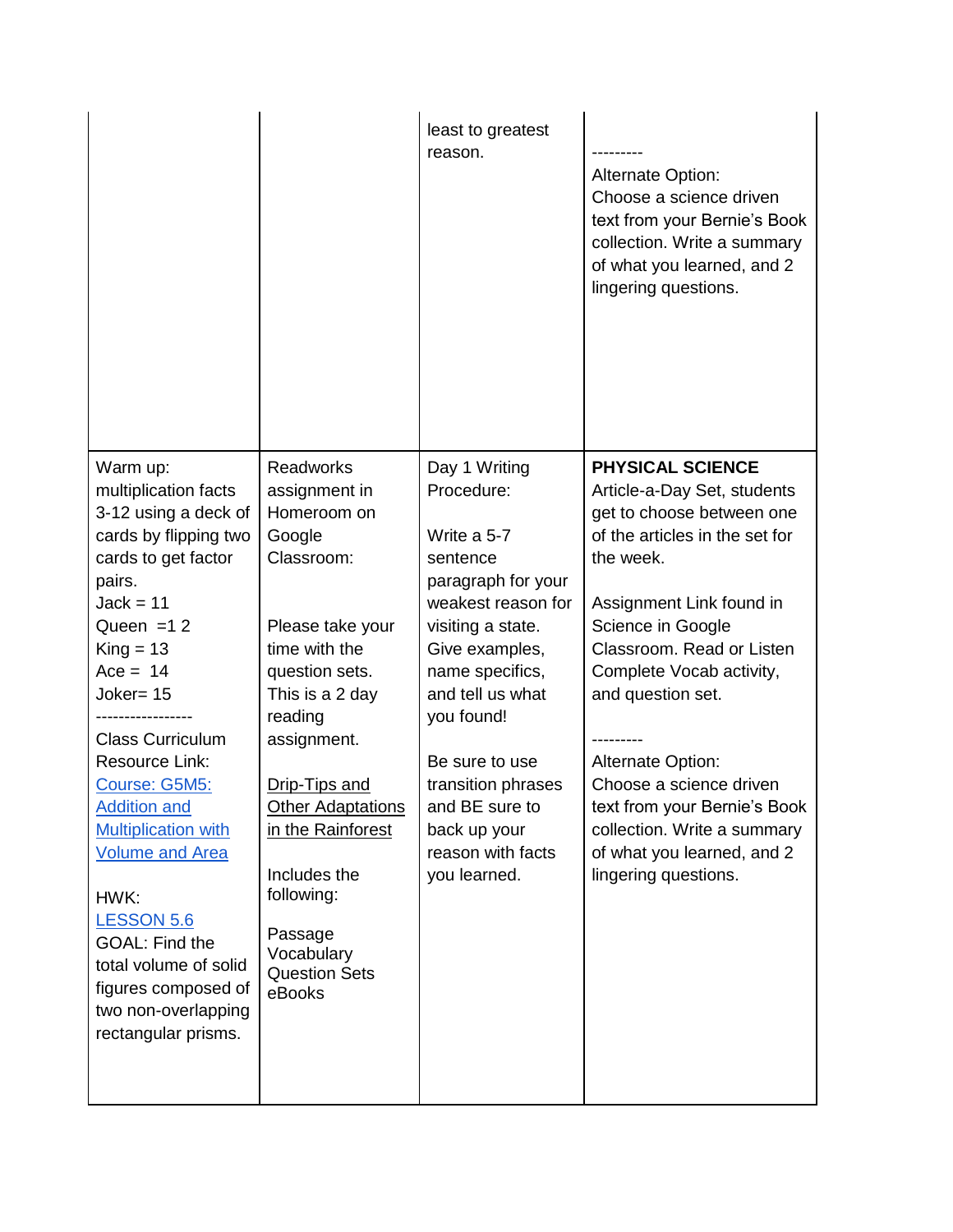| Measure the<br>perimeter of your 3<br>rooms in your<br>home. To find the<br>Perimeter = $\vert x \vert x w$<br>x w . Find the area<br>of each room. Area<br>$=$ length x width. | Readworks<br>assignment in<br>Homeroom on<br>Google<br>Classroom:<br>Please take your<br>time with the | Day 2 Writing<br>Informational<br>Report:<br>Write your 2nd 5-7<br>sentence<br>paragraph for your<br>weakest reason for | <b>PHYSICAL SCIENCE</b><br>Article-a-Day Set, students<br>complete another article in<br>science!<br>Read/Listen<br>Complete Vocab activity, |
|---------------------------------------------------------------------------------------------------------------------------------------------------------------------------------|--------------------------------------------------------------------------------------------------------|-------------------------------------------------------------------------------------------------------------------------|----------------------------------------------------------------------------------------------------------------------------------------------|
| Share in google<br>classroom.                                                                                                                                                   | question sets.<br>This is a 2 day                                                                      | visiting a state.<br>Give examples,                                                                                     | and question set.                                                                                                                            |
|                                                                                                                                                                                 | reading                                                                                                | name specifics,                                                                                                         |                                                                                                                                              |
| <b>Class Curriculum</b>                                                                                                                                                         | assignment.                                                                                            | and tell us what                                                                                                        | Alternate Option:                                                                                                                            |
| <b>Resource Link:</b>                                                                                                                                                           |                                                                                                        | you found!                                                                                                              | Choose a science driven                                                                                                                      |
| Course: G5M5:                                                                                                                                                                   | Standing on the                                                                                        |                                                                                                                         | text from your Bernie's Book                                                                                                                 |
| <b>Addition and</b><br><b>Multiplication with</b>                                                                                                                               | Roof of Africa                                                                                         | Be sure to use                                                                                                          | collection. Write a summary<br>of what you learned, and 2                                                                                    |
| <b>Volume and Area</b>                                                                                                                                                          | Nonfiction:<br>Sports, Health &                                                                        | transition phrases<br>and BE sure to                                                                                    | lingering questions.                                                                                                                         |
| HWK:                                                                                                                                                                            | Safety,                                                                                                | back up your                                                                                                            |                                                                                                                                              |
| <b>LESSON 5.7</b><br><b>GOAL: Solve word</b><br>problems involving                                                                                                              | Geography &<br><b>Societies</b>                                                                        | reason with facts<br>you learned.                                                                                       |                                                                                                                                              |
| the volume of                                                                                                                                                                   | <b>Social &amp; Emotional</b>                                                                          |                                                                                                                         |                                                                                                                                              |
| rectangular prisms<br>with whole number<br>edge lengths.                                                                                                                        | Learning: Goal<br>Setting                                                                              |                                                                                                                         |                                                                                                                                              |
|                                                                                                                                                                                 | Includes the<br>following:                                                                             |                                                                                                                         |                                                                                                                                              |
|                                                                                                                                                                                 | Passage<br><b>Step Reads</b><br>(adapted)<br>Vocabulary<br><b>Question Sets</b><br>eBooks              |                                                                                                                         |                                                                                                                                              |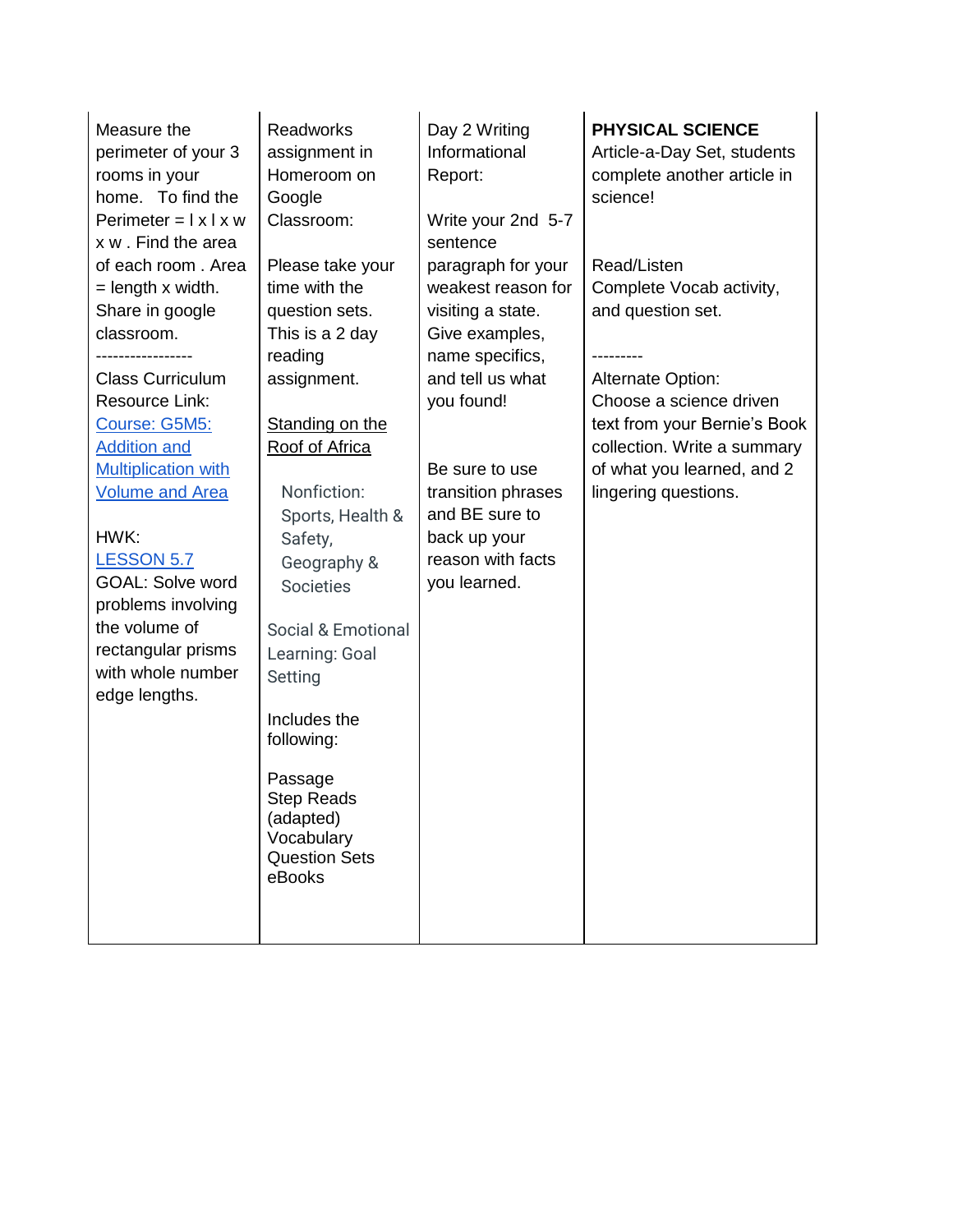| Warm up-<br>Xtramath.org<br>Or IXL<br><b>Class Curriculum</b>                                                                                   | <b>Readworks</b><br>assignment in<br>Homeroom on<br>Google<br>Classroom:                                                                                                         | Day 3 Informational<br>Report:<br>Write a 5-7<br>sentence                                                              | <b>PHYSICAL SCIENCE</b><br>Article-a-Day Set, students<br>get to choose between 7<br>articles for the week.                                                       |
|-------------------------------------------------------------------------------------------------------------------------------------------------|----------------------------------------------------------------------------------------------------------------------------------------------------------------------------------|------------------------------------------------------------------------------------------------------------------------|-------------------------------------------------------------------------------------------------------------------------------------------------------------------|
| Resource Link:<br>Course: G5M5:<br><b>Addition and</b><br><b>Multiplication with</b><br><b>Volume and Area</b>                                  | Please take your<br>time with the<br>question sets.<br>This is a 2 day<br>reading                                                                                                | paragraph for your<br>weakest reason for<br>visiting a state.<br>Give examples,<br>name specifics,<br>and tell us what | Assignment Link found in<br>Science in Google<br>Classroom<br>Read/Listen<br>Complete Vocab activity,                                                             |
| HWK:<br><b>LESSON 5.8</b>                                                                                                                       | assignment.                                                                                                                                                                      | you found!                                                                                                             | and question set.                                                                                                                                                 |
| <b>GOAL: Apply</b><br>concepts and<br>formulas of volume<br>to design a<br>sculpture using<br>rectangular prisms<br>within given<br>parameters. | Standing on the<br>Roof of Africa<br>Nonfiction:<br>Sports, Health &<br>Safety,<br>Geography &<br><b>Societies</b><br><b>Social &amp; Emotional</b><br>Learning: Goal<br>Setting | Be sure to use<br>transitions and<br>BE sure to back up<br>your reason with<br>facts you learned.                      | Alternate Option:<br>Choose a science driven<br>text from your Bernie's Book<br>collection. Write a summary<br>of what you learned, and 2<br>lingering questions. |
|                                                                                                                                                 | Includes the<br>following:                                                                                                                                                       |                                                                                                                        |                                                                                                                                                                   |
|                                                                                                                                                 | Passage<br><b>Step Reads</b><br>(adapted)<br>Vocabulary<br><b>Question Sets</b><br>eBooks                                                                                        |                                                                                                                        |                                                                                                                                                                   |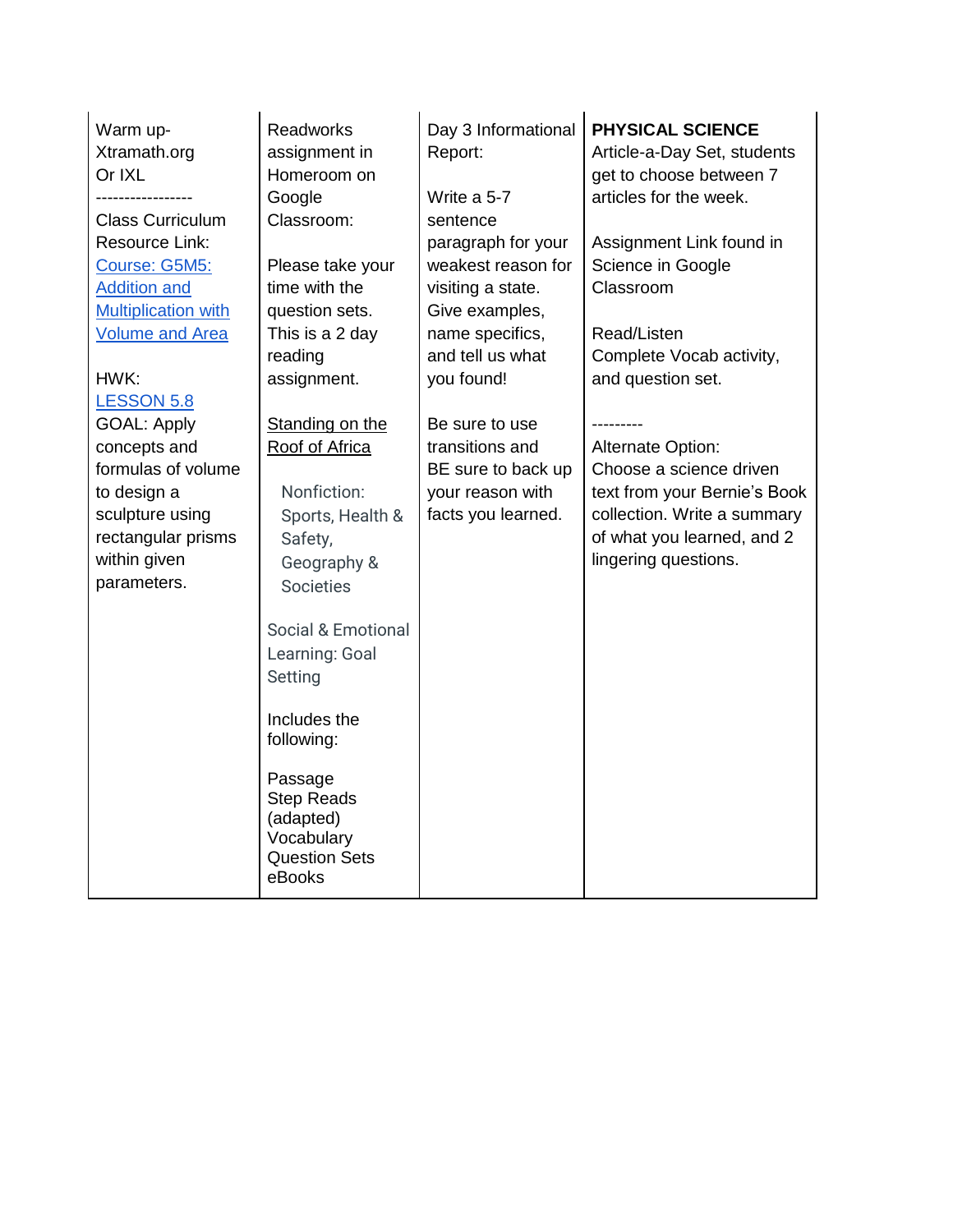## Quinto Grado Aprendizaje de Lejos El 6 de abril hasta el 9 de abril de 2020 Laraway CCSD 70C

+Estudiantes deben cumplir una actividad por columna por dia escolar de lejos +Adultos escriben los iniciales en las actividades para ayudar a los estudiantes en recordar lo que han hecho.

+Estudiantes pueden usar papel y lápiz para las tareas y entregar el trabajo al volver a la escuela. +iReady, IXL, ExtraMath, World Book Online son los sitios web en que tenemos suscripciones. +Recursos de las matemáticas están posteados para proporcionar apoyo con las lecciones y mostrar las soluciones a las tareas.

| WiFi Gratis y buscas respuestas en el enlace abajo.<br>DA VALOR ALTO: Illinois State Board of Education                                                                                                                                                                                                                                                                                                                                             |                                                                                                                                                                                                                                                                                                      |                                                                                                                                                                                                                                                                                                                                                                                                                                   |                                                                                                                                                                                                                                                                                                                                                                                                                                                                                                                         |
|-----------------------------------------------------------------------------------------------------------------------------------------------------------------------------------------------------------------------------------------------------------------------------------------------------------------------------------------------------------------------------------------------------------------------------------------------------|------------------------------------------------------------------------------------------------------------------------------------------------------------------------------------------------------------------------------------------------------------------------------------------------------|-----------------------------------------------------------------------------------------------------------------------------------------------------------------------------------------------------------------------------------------------------------------------------------------------------------------------------------------------------------------------------------------------------------------------------------|-------------------------------------------------------------------------------------------------------------------------------------------------------------------------------------------------------------------------------------------------------------------------------------------------------------------------------------------------------------------------------------------------------------------------------------------------------------------------------------------------------------------------|
| Continuacion de Educación - Recursos Continuing Education Resources (#keeplearning)                                                                                                                                                                                                                                                                                                                                                                 |                                                                                                                                                                                                                                                                                                      |                                                                                                                                                                                                                                                                                                                                                                                                                                   |                                                                                                                                                                                                                                                                                                                                                                                                                                                                                                                         |
| Matemáticas<br>(30 minutos)                                                                                                                                                                                                                                                                                                                                                                                                                         | Lectura<br>(30 minutos)                                                                                                                                                                                                                                                                              | Escritura<br>(30 minutos)                                                                                                                                                                                                                                                                                                                                                                                                         | Ciencias<br>(30 minutos)                                                                                                                                                                                                                                                                                                                                                                                                                                                                                                |
| Calentamiento:<br>hechos de<br>multiplicación 3-12<br>usando una baraja,<br>dando vuelta a las<br>cartas para<br>encontrar pares de<br>factores.<br>Paje= 11<br>Reina $=12$<br>$Rev = 13$<br>$As = 14$<br>$Joker=15$<br>Enlace de Recurso<br>del Currículo de la<br>Clase:<br>Course: G5M5:<br><b>Addition and</b><br><b>Multiplication with</b><br><b>Volume and Area</b><br><b>TAREA</b><br><b>LESSON 5.5</b><br>META: Usa<br>multiplicación para | <b>ReadWorks Tarea</b><br>en Google<br>Classroom:<br>Por favor toma<br>cuidado con las<br>preguntas. Tienes<br>2 dias para<br>hacerlas.<br>Drip-Tips and<br><b>Other Adaptations</b><br>in the Rainforest<br>Incluye lo<br>siguiente:<br>Pasaje<br>Vocabulario<br>Preguntas<br>Acompañantes<br>eBook | Escribe un<br>reportaje<br>informacional:<br>Reportaje<br>Informacional<br>sobre un Estado;<br>La semana pasada<br>escogiste un<br>estado para visitar.<br>Hoy teclearás una<br>introducción para<br>su reportaje.<br>Introduce el estado<br>en una manera<br>Ilamativa.<br>Reescribe las<br>respuestas a estas<br>preguntas: ¿Para<br>qué es el estado<br>famoso? ¿En qué<br>región se ubica?<br>Escribe los tres<br>razones que | Las personas guardan<br>conocimiento en palabras.<br>Aumentamos nuestro<br>conocimiento leyendo<br>artículos. Tambien<br>aumentarás tu vocabulario,<br>resistencia y disfrutar<br>leyendo cada día más.<br><b>CIENCIAS FÍSICAS</b><br>Artículo por día, estudiantes<br>escogen el artículo.<br>Enlace de Tarea se<br>encuentra en Google<br>Classroom, Science:<br>7. Everyday<br>Einstein: Lasers<br>8. Train of Thought:<br><b>Light Speed</b><br>9. Einstein in Time<br>Train of<br>10.<br>Thought:<br>Newton's Ball |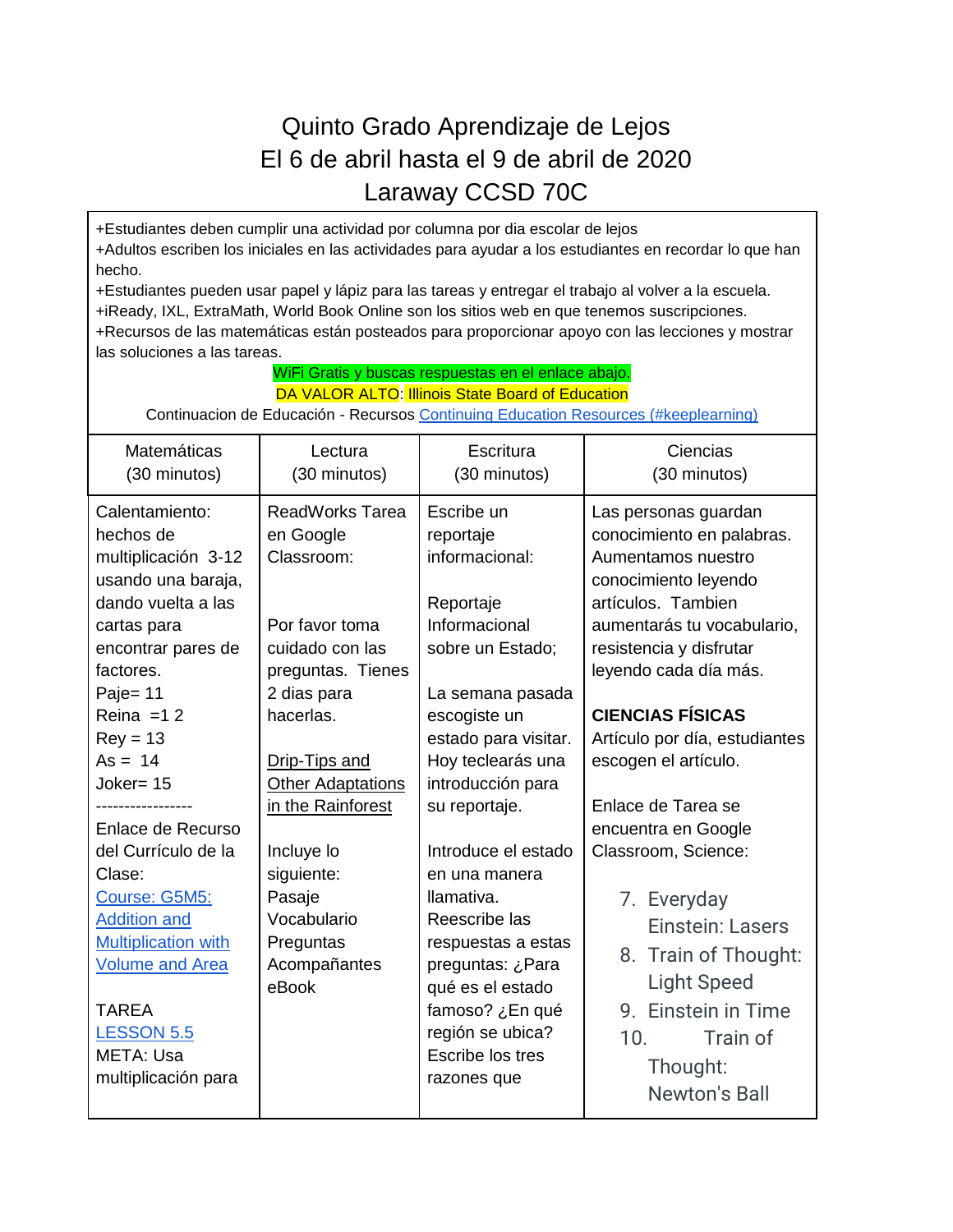| conectar un<br>volumen de formas<br>sólidas compuestas<br>de 2 prismas<br>rectangulares que                                                                   |                                                                                                                                                      | quieres visitarlo en<br>orden de más<br>importante a<br>menos importante.                                                                                         | 11.<br>Equation<br>Invasion<br>12.<br>It's All<br>Relative                                                                                                                    |
|---------------------------------------------------------------------------------------------------------------------------------------------------------------|------------------------------------------------------------------------------------------------------------------------------------------------------|-------------------------------------------------------------------------------------------------------------------------------------------------------------------|-------------------------------------------------------------------------------------------------------------------------------------------------------------------------------|
| no traslapan.                                                                                                                                                 |                                                                                                                                                      |                                                                                                                                                                   | Opción alternativa:<br>Escoge un texto científico<br>de tu colección de Bernie's<br>Book. Escribe un resumen<br>de lo que has aprendido y<br>dos preguntas que<br>permanecen. |
| Calentamiento:<br>hechos de<br>multiplicación 3-12                                                                                                            | <b>ReadWorks Tarea</b><br>en Google<br>Classroom:                                                                                                    | Día 1<br>Procedimiento de<br>Escritura:                                                                                                                           | <b>CIENCIAS FÍSICAS</b><br>Artículo por día, estudiantes<br>escogen el artículo.                                                                                              |
| usando una baraja,<br>dando vuelta a las<br>cartas para<br>encontrar pares de<br>factores.<br>Paje= 11<br>Reina $=12$<br>$Rey = 13$<br>$As = 14$<br>Joker= 15 | Por favor toma<br>cuidado con las<br>preguntas. Tienes<br>2 dias para<br>hacerlas.<br>Drip-Tips and<br><b>Other Adaptations</b><br>in the Rainforest | Escribe un párrafo<br>de 5-7 frases para<br>su razon mas debil<br>para visitar un<br>estado. Da<br>ejemplos<br>específicos y<br>cuenta lo que has<br>descubierto. | Enlace de Tarea se<br>encuentra en Google<br>Classroom, Science. Lee o<br>escucha<br>Cumple actividad de<br>vocabulario y preguntas<br>acompañantes.<br>Opción alternativa:   |
| Enlace de Recurso<br>del Currículo de la<br>Clase:<br>Course: G5M5:<br><b>Addition and</b><br><b>Multiplication with</b><br><b>Volume and Area</b>            | Incluye lo<br>siguiente:<br>Pasaje<br>Vocabulario<br>Preguntas<br>Acompañantes<br>eBook                                                              | No olvides a usar<br>transiciones y<br>apoyar su<br>información con<br>hechos.                                                                                    | Escoge un texto científico<br>de tu colección de Bernie's<br>Book. Escribe un resumen<br>de lo que has aprendido y<br>dos preguntas que<br>permanecen.                        |
| TAREA:<br><b>LESSON 5.6</b><br>META: Descubre el<br>volumen total de<br>figuras sólidas<br>compuestas de 2                                                    |                                                                                                                                                      |                                                                                                                                                                   |                                                                                                                                                                               |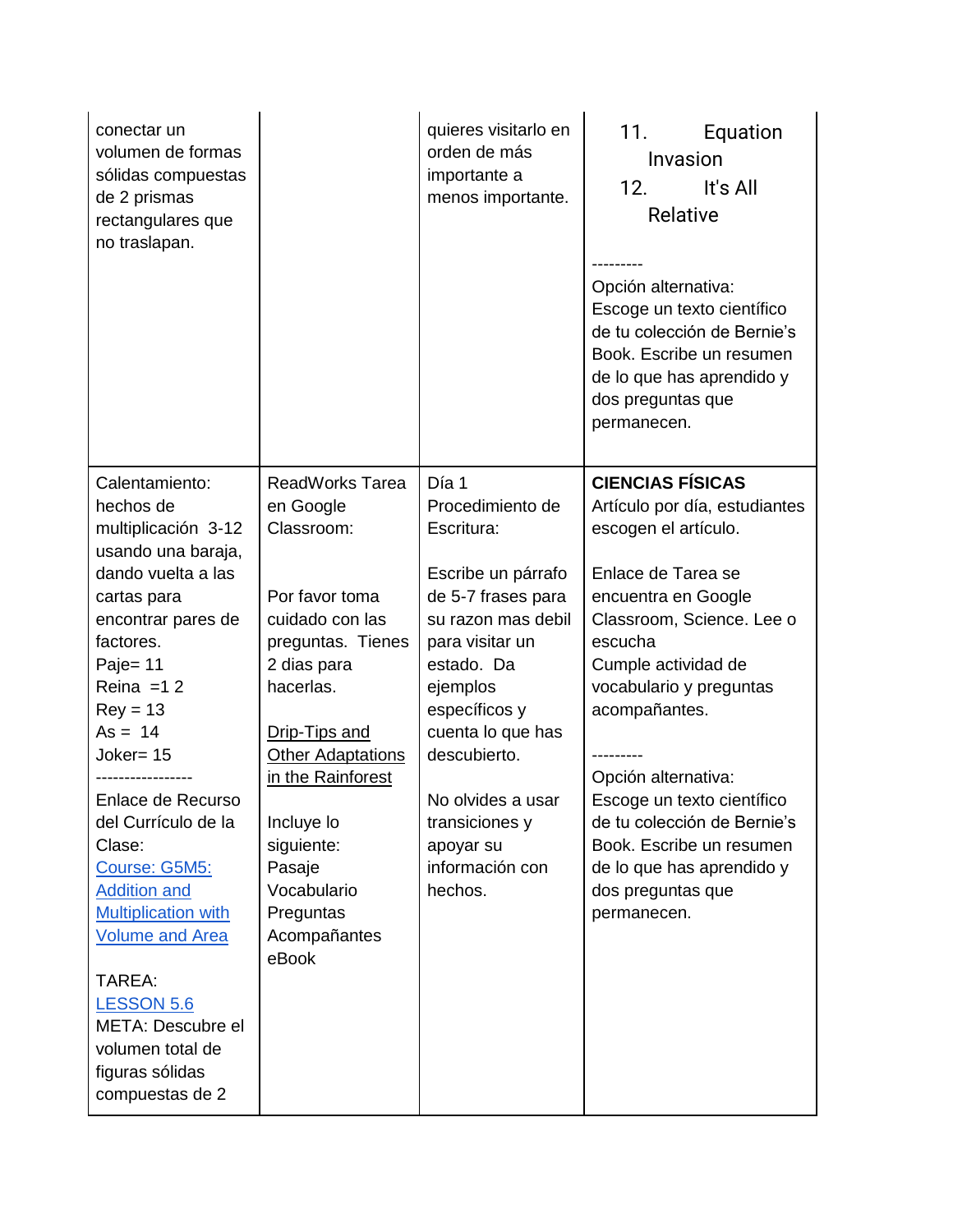| prismas<br>rectangulares que<br>no se trasplan.                                                                                                                                                                                                                                                                                                                                                 |                                                                                                                                                                                                                                                                                                        |                                                                                                                                                                                                                                                                                                              |                                                                                                                                                                                                                                                                                                                                                       |
|-------------------------------------------------------------------------------------------------------------------------------------------------------------------------------------------------------------------------------------------------------------------------------------------------------------------------------------------------------------------------------------------------|--------------------------------------------------------------------------------------------------------------------------------------------------------------------------------------------------------------------------------------------------------------------------------------------------------|--------------------------------------------------------------------------------------------------------------------------------------------------------------------------------------------------------------------------------------------------------------------------------------------------------------|-------------------------------------------------------------------------------------------------------------------------------------------------------------------------------------------------------------------------------------------------------------------------------------------------------------------------------------------------------|
| Mide el perímetro<br>de tres cuartos en<br>tu casa. Para<br>encontrar el<br>$perímetro = l \times l \times w$<br>x w . Encuentra el<br>área de cada<br>cuarto. Área =<br>largura x anchura.<br>Comparte en<br>Google Classroom.<br>Enlace de Recurso<br>del Currículo de la<br>Clase:<br>Course: G5M5:<br><b>Addition and</b><br><b>Multiplication with</b><br><b>Volume and Area</b><br>TAREA: | <b>ReadWorks Tarea</b><br>en Google<br>Classroom:<br>Por favor toma<br>cuidado con las<br>preguntas. Tienes<br>2 dias para<br>hacerlas.<br>Standing on the<br>Roof of Africa<br>No ficcion:<br>Deportes, Salud<br>y Seguranza,<br>Geografia<br><b>Sociedades</b><br>Aprendizaje Social<br>y Emocional: | Día 2 Reportaje<br>informacional:<br>Escribe tu segundo<br>5-7 párrafo de 5-7<br>frases.para tu<br>razon mas debil<br>para visitar un<br>estado. Da unos<br>ejemplos<br>específicos y<br>cuenta lo que has<br>descubierto.<br>No olvides a usar<br>transiciones y<br>apoyar su<br>información con<br>hechos. | <b>CIENCIAS FÍSICAS</b><br>Artículo por día, estudiantes<br>escogen el artículo.<br>Lee o escucha<br>Cumple actividad de<br>vocabulario y preguntas<br>acompañantes.<br>Opción alternativa:<br>Escoge un texto científico<br>de tu colección de Bernie's<br>Book. Escribe un resumen<br>de lo que has aprendido y<br>dos preguntas que<br>permanecen. |
| <b>LESSON 5.7</b><br><b>META: Resuelve</b><br>problemas de<br>planteo que<br>involucran el<br>volumen de prismas                                                                                                                                                                                                                                                                                | Fijarse en una<br>Meta<br>Incluye lo<br>siguiente:<br>Pasaje                                                                                                                                                                                                                                           |                                                                                                                                                                                                                                                                                                              |                                                                                                                                                                                                                                                                                                                                                       |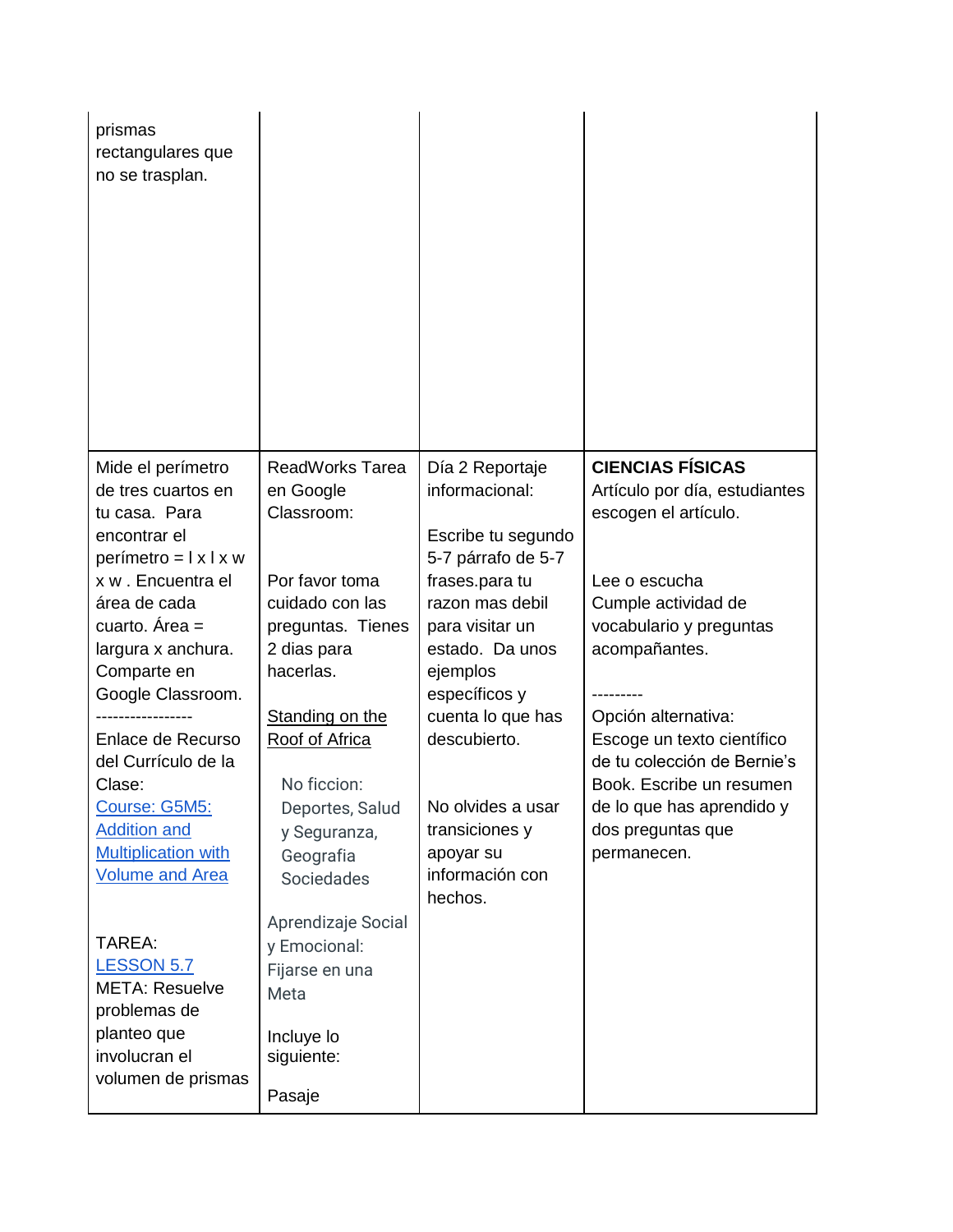| rectangulares con<br>números enteros<br>como larguras de<br>los lados. | Pasos (adapted)<br>Vocabulario<br>Preguntas<br>Acompañantes<br>eBooks |  |
|------------------------------------------------------------------------|-----------------------------------------------------------------------|--|
|                                                                        |                                                                       |  |